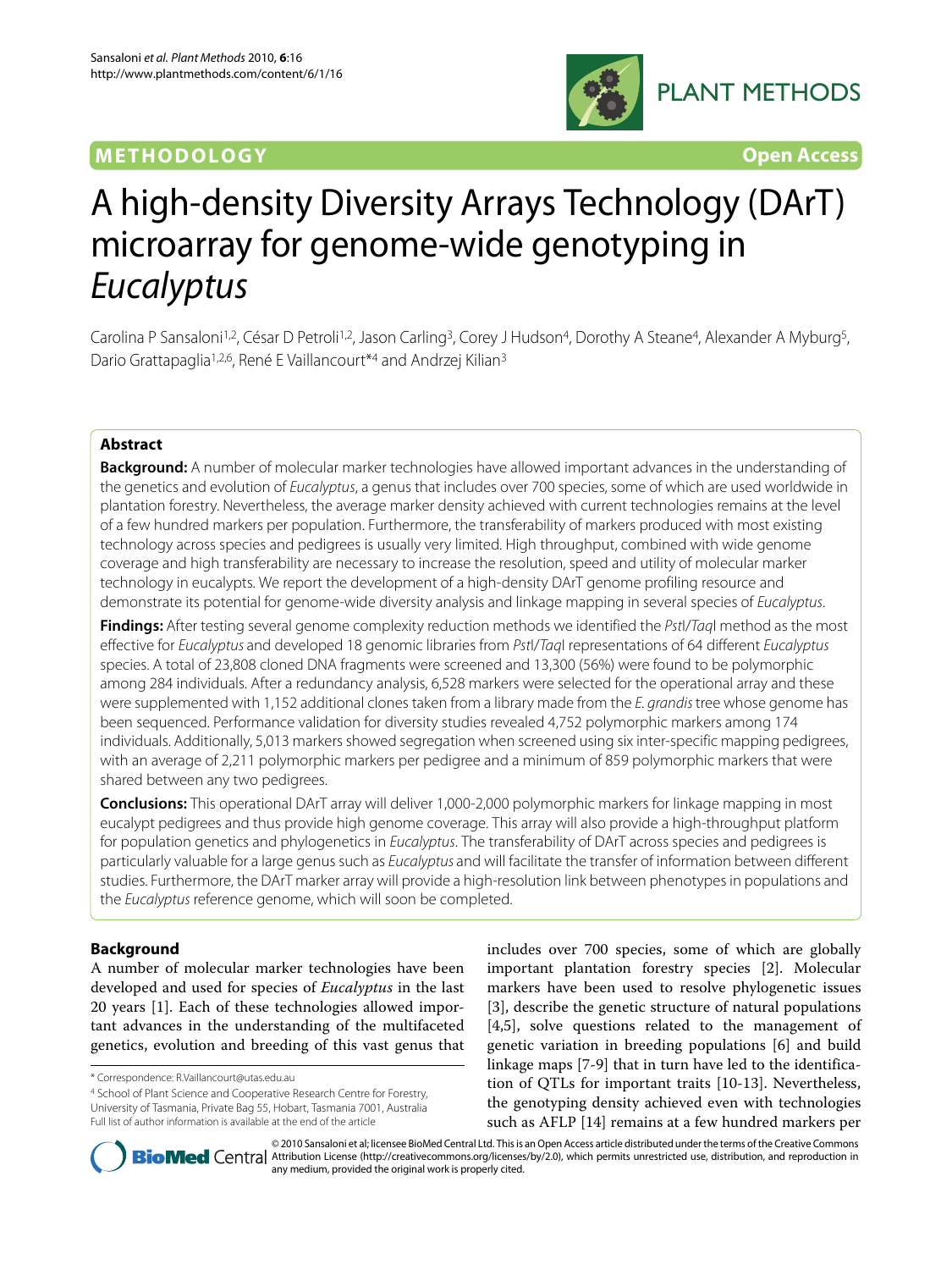sample and because AFLP is gel-based it is relatively labour-intensive. Multiplexing has allowed moderatelevel throughput in microsatellite studies. However, the transferability of microsatellites across species is notoriously poor and needs to be investigated and optimized before microsatellites can be used in a new species [\[1](#page-9-0)]. Wider genome coverage and higher throughput genotyping methods are necessary to increase resolution and speed for a variety of applications. Diversity Arrays Technology (DArT) [\[15\]](#page-9-11) provides a promising alternative to satisfy the requirements of throughput, genome coverage and transferability. DArT is a complexity reduction, DNA hybridization-based method that simultaneously assays hundreds to thousands of markers across a genome. DArT preferentially targets low-copy genomic regions, allows automation of data acquisition and is cost competitive. Although developed some years ago, this marker technology has recently gained increasing attention [\[16-](#page-9-12) [20](#page-9-13)]. We report the development of the first version of a high density operational DArT genotyping microarray with over 7,000 markers and demonstrate its potential for diversity and linkage mapping studies in species of *Eucalyptus* across the two most important subgenera.

## **Results and Discussion**

This paper describes the various steps that were taken in developing the eucalypt DArT array (Figure [1](#page-1-0)). The first step was to find a successful method for reducing genome complexity. Once this was done, a prototype microarray was developed and tested. The DArT array was subsequently expanded and again tested for redundancy. The

final step was to validate the operational microarray for genome-wide genotyping in *Eucalyptus*.

### **Genome complexity reduction**

The first necessary step in the development of DArT markers (Figure [1\)](#page-1-0) is choosing a genome complexity reduction method (see [http://www.diversityarrays.com/](http://www.diversityarrays.com/molecularprincip.html) [molecularprincip.html](http://www.diversityarrays.com/molecularprincip.html)). The DArT genome complexity reduction method is based on restriction enzyme (RE) digestion of total genomic DNA, adapter ligation and amplification of adapter-ligated fragments. DNA extraction was done with a CTAB protocol [[21\]](#page-10-0). Seven methods of genome complexity reduction were tested for their performance in *Eucalyptus* (Additional File [1](#page-9-14)). DNA samples were prepared by digestion with the rare cutting *Pst*I RE as a primary cutter in combination with a frequently cutting enzyme (*Taq*I, *Bst*NI, *Msp*I, *Hpa*II, *Ban*II, *Mse*I or *Alu*I) as a secondary cutter. *Pst*I is sensitive to CpG methylation, thereby excluding heavily methylated repetitive DNA from the representation. Adapters, complementary to the "sticky-ends" of the fragments generated by *Pst*I digests were ligated (protocol modified slightly from the original [[15,](#page-9-11)[16\]](#page-9-12)), to allow PCR amplification of only the *Pst*I fragments that had not been cut with the secondary enzyme. A desirable genome complexity reduction method will produce a smear of products with few or no distinct bands when representations are visualised on agarose gels following electrophoresis. Strong banding indicates the amplification of repetitive sequences and such representations are unsuitable for DArT development [[22\]](#page-10-1). The genomic representations produced by the digestion with *Pst*I in combination with either *Taq*I (*Pst*I*/*

<span id="page-1-0"></span>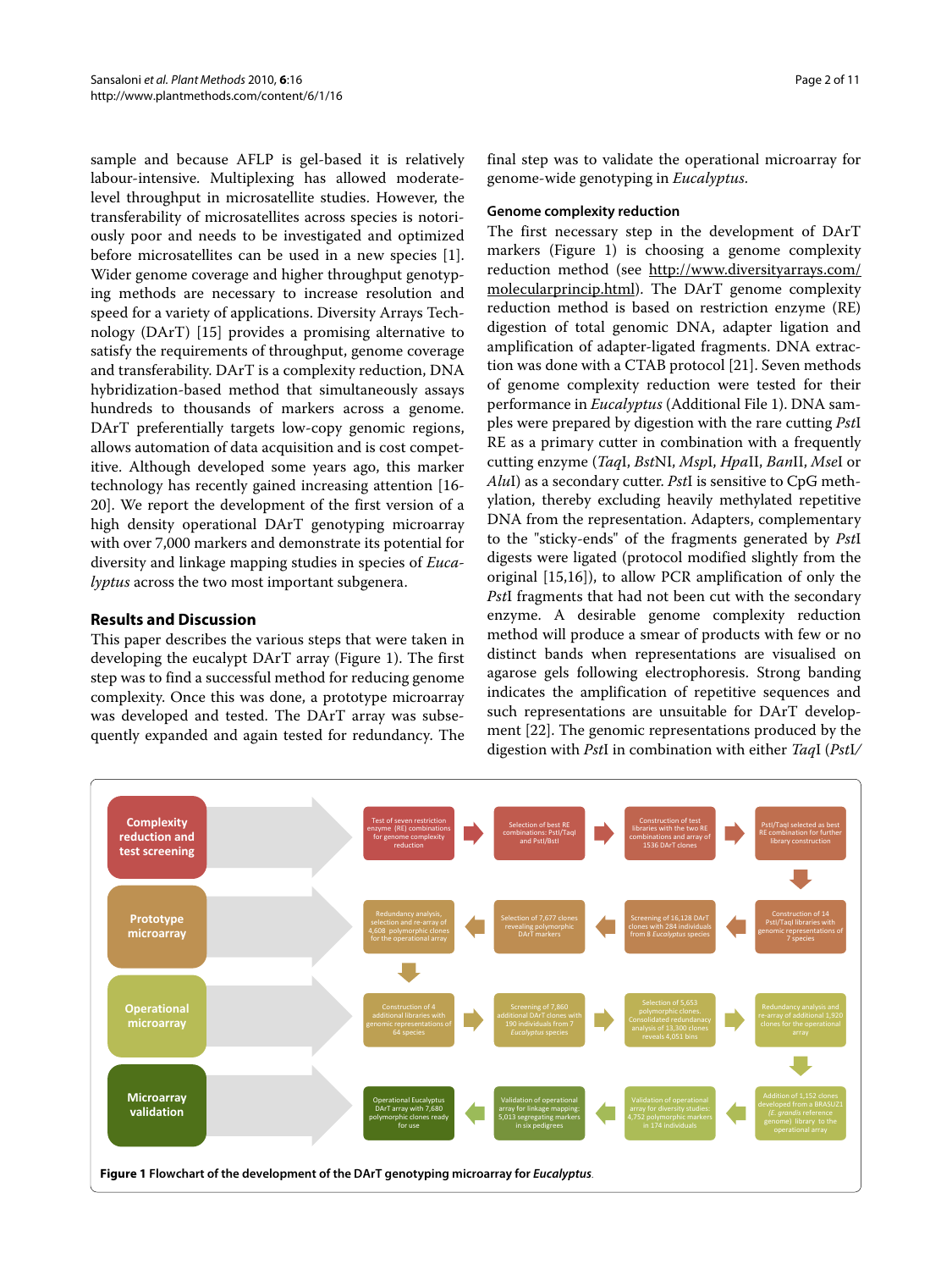*Taq*I) or *Bst*NI (*Pst*I/*Bst*NI) were considered the most suitable for *Eucalyptus* to advance to the subsequent development steps (Figure [1](#page-1-0), Additional File [1\)](#page-9-14).

#### **Test screening of clones for polymorphic DArT markers**

The second step (Figure [1\)](#page-1-0) entailed the construction of small genomic libraries for each of the selected complexity reduction methods and the screening of the resulting DNA clones (probes) to reveal polymorphic markers. For library construction, two sets of pooled DNA samples were utilized separately: the first from 12 *E. grandis* and the second from 12 *E. globulus* trees. Each pooled sample was digested with both enzyme combinations: *Pst*I/*Taq*I and *Pst*I/*Bst*NI. Four testing libraries were generated, each with 384 randomly picked clones, with a total of 1,536 DArT clones to be screened for polymorphism. The cloned DNA fragments were printed onto glass slides for the first test array in duplicates (randomly positioned within the array) as is normally done for DArT. Genomic representations of each of the 12 *E. grandis* and 12 *E. globulus* individuals were prepared to generate 'targets' that were hybridized to the arrays. For each species, the 12 genotypes were assayed with two technical replicates per genotype. Each target was labeled with a green fluorescent dye (Cy3-dUTP) and red fluorescent dye (Cy5 dUTP), and then mixed with a blue fluorescently-labeled polylinker from the vector used for cloning the DNA fragments in the libraries that provided a reference value for the quantity of amplified DNA fragment present in each 'spot' of the microarray, as well as an in-built quality control for spots on the microarrays. This mixture was hybridized to a 1,536-clone microarray, that was scanned for blue, green & red fluorescence and data were extracted using *DArTSoft* version 7.44. *DArTSoft* localizes the individual spot features of the microarrays and then compares the relative intensity (blue versus green) and (blue versus red) values obtained for each clone across all slides/targets to detect the presence of clusters of higher and lower values corresponding to marker scores of '1' (high) and '0' (low) respectively. The quality parameters used in this study were: Call Rate (percentage of targets that could be scored as '0' or '1') and Reproducibility value (reproducibility of scoring between replicated target assays) [[16\]](#page-9-12). The results of the *DArTSoft* analysis for the two arrays prepared using DNA clones derived from either *Pst*I/*Taq*I or *Pst*I/*Bst*NI digestions were compared with regard to the frequency of clones revealing polymorphic DArT markers. The criteria used for declaring a clone as revealing a polymorphic marker were Reproducibility > 97% and Call Rate > 80%. From the analysis of the two species hybridized in duplicate to the two arrays, the complexity reduction method using *Pst*I/*Taq*I was found to yield a higher proportion (21.7%)

of candidate polymorphic markers according to the above criteria compared to the *Pst*I/*Bst*NI method (14.3%).

#### **Prototype Eucalyptus DArT microarray**

The *Pst*I/*Taq*I genome complexity reduction method was used in the development of the prototype *Eucalyptus* DArT microarray (Figure [1](#page-1-0)). The initial test array, with 1,536 clones, was expanded by picking an additional random set of 14,592 discovery DArT clones, this time derived from a total of 14 libraries (Table 1). A broader sample of genotypes (254 samples from seven eucalypt species representing the two most important genera of eucalypts [*Corymbia* and *Eucalyptus*] and the two most important subgenera of *Eucalyptus* [*Eucalyptus* and *Symphyomyrtus*]) were used for library construction resulting in a broader sample of DNA sequences, therefore increasing the probability of sampling genomic segments that could reveal polymorphic markers across a wider range of genetic backgrounds [[16\]](#page-9-12). A total of 16,128 clones were printed twice on each slide and were hybridized with DNA from each of 284 individuals ("targets"; Table [2](#page-3-0)) representing eight different species with replication, following the methods described above. The results were analyzed with *DArTSoft* and assessed using the threshold criteria of Reproducibility > 97% and Call Rate > 80%. This analysis revealed 7,677 clones (47.6%) as robust polymorphic markers (Table 3). The Call Rate average was 95.3% and the Reproducibility average was 99.7% (this value was calculated on the basis of duplicate genotyping assays for all test samples).

Testing *Corymbia* targets on the array composed primarily of *Eucalyptus* probes (and *vice versa*) showed very clearly that the overall array signal of *Corymbia* targets was low and uncorrelated to signal from *Eucalyptus* species (and *vice versa*). Because of this poor transferability across genera, we abandoned the development of DArT for *Corymbia*. As clones used to build an array are picked at random from the libraries, clone redundancy (i.e. DNA fragments with the same or very similar/overlapping sequence) is an issue. Redundancy of the polymorphic DArT clones was evaluated with the software package *DArT ToolBox* <http://www.diversityarrays.com/> by constructing a Hamming distance matrix between clones, followed by distance binning, in which all clones with zero distance were placed into the same bin. This was done using the 284 samples used as targets listed in Table 2. This estimation of clone redundancy based on similar score pattern enabled the selection of unique or low redundancy clones prior to the availability of sequence information for the clones. The redundancy estimation based on distance binning of the 7,677 polymorphic markers resulted in 2,652 unique bins, i.e. 34.5% nonredundant marker scoring patterns (Table 4). With a limited number of effective scores for calculating the dis-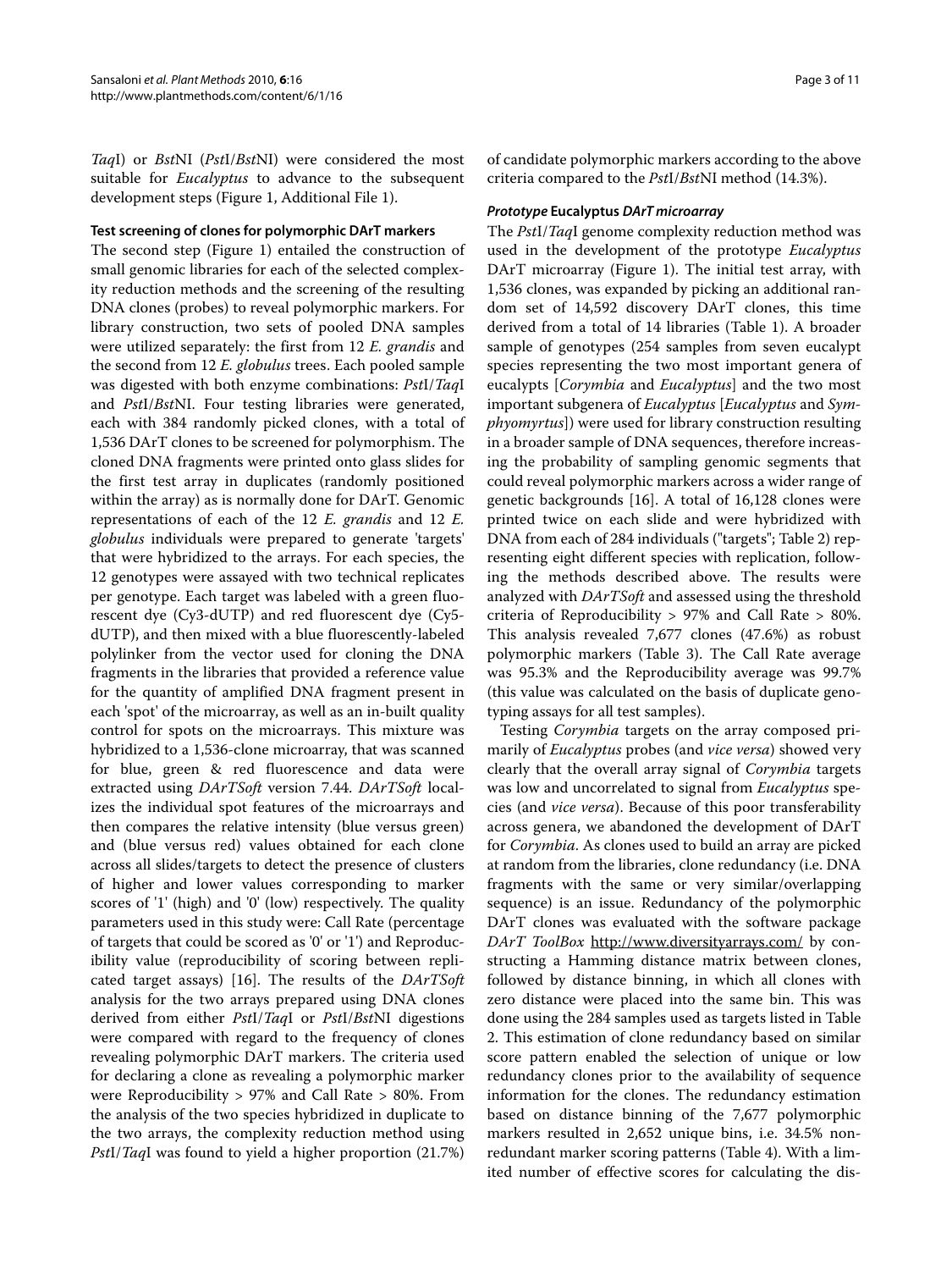| No. of clones | <b>No. of individuals</b> | Species*                         | Source**       |
|---------------|---------------------------|----------------------------------|----------------|
| 768           | 12                        | Corymbia variegata               | Australia      |
| 768           | 11                        | E. camaldulensis                 | Australia      |
| 768           | 13                        | E. globulus                      | Portugal/Chile |
| 1920          | 12                        | E. globulus                      | Australia      |
| 1536          | 24                        | E. globulus                      | Australia      |
| 768           | 12                        | E. globulus                      | Australia      |
| 1536          | 96                        | E. grandis $\times$ E. urophylla | Brazil         |
| 1536          | 12                        | E. grandis                       | South Africa   |
| 2688          | 9                         | E. grandis                       | South Africa   |
| 768           | 6                         | E. nitens                        | Chile          |
| 768           | 11                        | E. nitens                        | Australia      |
| 768           | 12                        | E. pilularis                     | Australia      |
| 768           | 12                        | E. urophylla                     | South Africa   |
| 768           | 12                        | E. urophylla                     | South Africa   |

## **Table 1: Libraries and corresponding numbers of clones screened for the prototype Eucalyptus DArT microarray**

\* Corymbia variegata belongs to a genus phylogenetically closely related to Eucalyptus; E. camaldulensis, E. globulus, E. grandis, E. urophylla and E. nitens belong to Eucalyptus subgenus Symphyomyrtus; E. pilularis belongs to Eucalyptus subgenus Eucalyptus.

\*\* Sourced from native stands or first-generation breeding populations established from seed stocks derived from native stands.

tance matrix for markers and a clear genetic structure in the materials used for initial marker discovery, there was a high likelihood of unique sequences being grouped to a single bin, especially in large bins. Therefore, a total of 4,608 clones were selected for re-arraying, keeping approximately 30% of the potentially redundant markers, with frequency of retention proportional to the bin size. In order to verify the redundancy estimation, we sequenced re-arrayed clones that belonged to nine bins that had at least 30 clones. Sequencing results revealed that on average 53% of the DArT clones in these large bins represented unique DNA sequences. Binning results

## <span id="page-3-0"></span>**Table 2: Eucalyptus species and number of individuals of each species (total of 284) used as targets to screen the prototype DArT microarray for polymorphic markers**

| No. of individuals | <b>Species</b>                   |
|--------------------|----------------------------------|
| 135                | E. grandis $\times$ E. urophylla |
| 28                 | E. pilularis                     |
| 27                 | F. nitens                        |
| 35                 | E. globulus                      |
| 12                 | E. cladocalyx                    |
| 12                 | E. grandis                       |
| 12                 | E. urophylla                     |
| 12                 | Corymbia variegata               |
| 11                 | E camaldulensis                  |
|                    |                                  |

were therefore, as anticipated, conservative and yielded an overestimation of redundancy (Table 5).

### **Interim and operational Eucalyptus DArT microarrays**

In order to enrich the *Eucalyptus* DArT array for polymorphic markers, four additional genomic libraries were constructed that provided a total of 7,680 new clones that were screened for polymorphism (Table [6](#page-5-0)). Two of these libraries contained DNA from 62 eucalypt species and were built by pooling equimolar DNA quantities from one individual of each species and cutting either with *Pst*I or *Pst*I/*Taq*I. The *Pst*I representation allowed markers that were present at low frequency in the *Pst*I/*Taq*I representation to be cloned and therefore minimized redundancy in the final clone set. Most species (56) were from subgenus *Symphyomyrtus* (representing 14 of the 15 sections and missing only a minor one); the other species were from three other subgenera (*Alveolata, Eucalyptus*, and *Minutifructus*). Screening these new libraries for polymorphism (Figure [1\)](#page-1-0) was performed using a set of 190 individuals from seven different *Eucalyptus* species (*E. grandis, E. urophylla, E. camaldulensis, E. globulus, E. dunni, E. pilularis and E. nitens*) with targets in full replication (Table 7). *DArTSoft* and *DArT ToolBox* were used to identify robust markers and to estimate redundancy as described for the first array (with the same parameters and thresholds). *DArTSoft* detected 5,653 polymorphic markers among the 7,680 clones (73.6%). The average Call Rate and Reproducibility were similar to the first array with 93.7% and 99.7% respectively. However, a sig-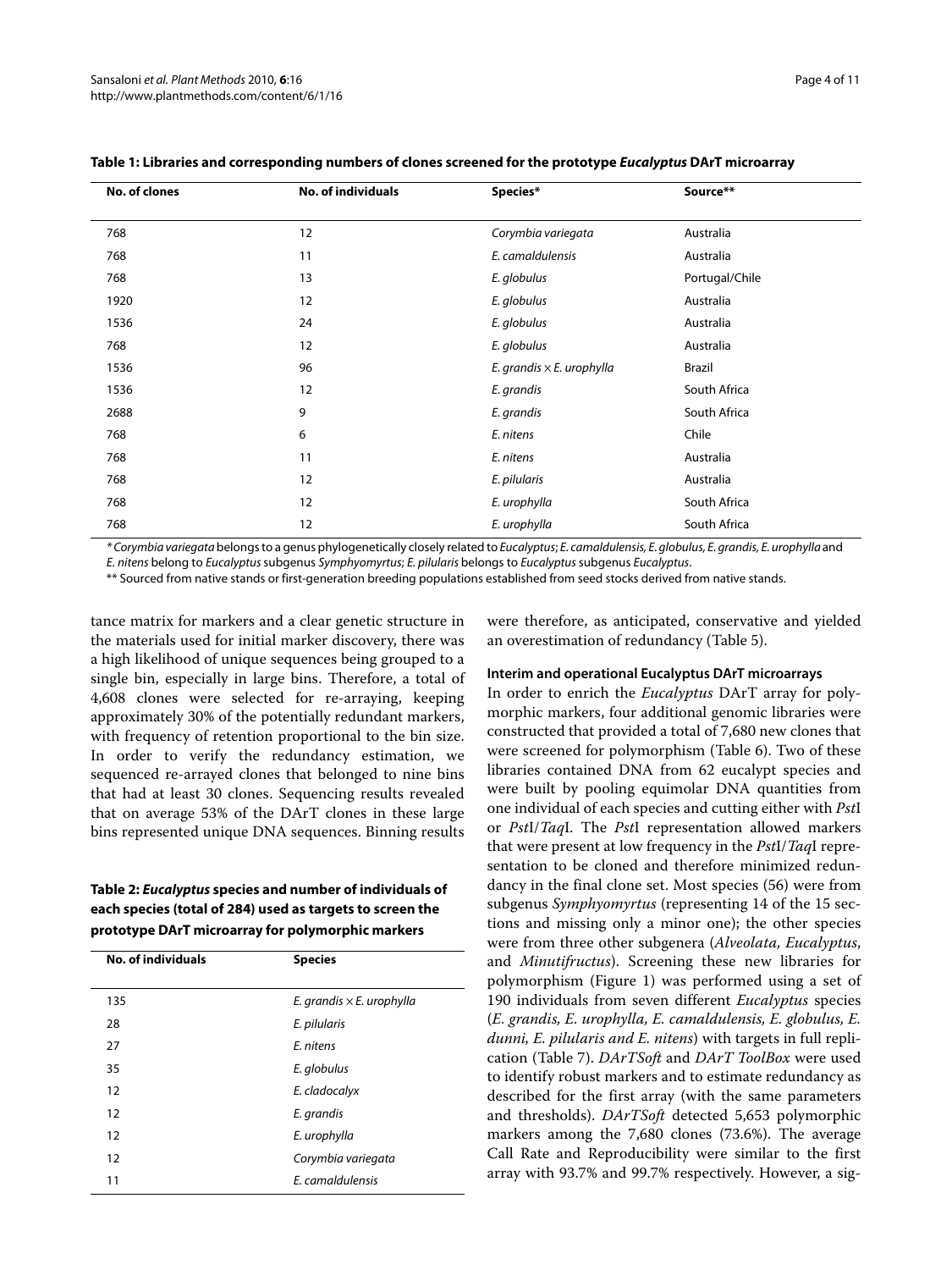| <b>Technology development</b><br>phase | No. of DArT clones screened | No. and (%) of polymorphic<br><b>DArT</b> clones | No. of bins with unique<br>scoring pattern |
|----------------------------------------|-----------------------------|--------------------------------------------------|--------------------------------------------|
| Initial libraries                      | 16,128                      | 7,677 (47.6%)                                    | 2,652 (16.4%)                              |
| Array expansion libraries              | 7,680                       | 5,653 (73.6%)                                    | n.d.                                       |
| All libraries                          | 23,808                      | 13,300 (55.9%)                                   | 4,051 (17.0%)                              |

<span id="page-4-0"></span>**Table 3: Summary of results of the Eucalyptus DArT microarray development involving screening for polymorphism and score signature-based redundancy analysis in the prototype and operational arrays (see text for details; n.d. not determined)**

nificantly higher percentage of polymorphic markers (73.6% versus 47.6%) was found in the array expansion stage (Table 3), most likely due to the greater genetic diversity that was captured in the genomic representations from the four new libraries. A consolidated analysis of redundancy based on binning was carried out to minimize redundancy between the 7,677 polymorphic clones selected initially for the prototype microarray and the additional 5,653 clones. From a total of 13,300 clones, 4,051 bins were found in the interim array (Tables [3](#page-4-0) and 4). On the basis of polymorphism analysis and the additional redundancy assessment, 1,920 new clones were selected from the 7,680, to create a second re-arrayed library. The two re-arrayed libraries (the first one with 4,608 clones and the second with 1,920 clones), were supplemented with 1,152 clones developed primarily from a genomic library of BRASUZ1, the *Eucalyptus grandis* tree whose genome is being sequenced (Table [6](#page-5-0)), to constitute an operational DArT genotyping array for *Eucalyptus* with 7,680 markers.

#### **Validation of DArT array for diversity and linkage mapping**

The performance of the operational DArT array for diversity studies was first validated by genotyping 174 individuals from six of the *Eucalyptus* species used to create the libraries (*E. grandis, E. urophylla, E. dunni, E. camaldulensis, E. globulus* and *E. nitens*). These individuals were a subset of those used to create the libraries. This analysis revealed 4,752 polymorphic markers out of the 7,680 clones (61.9%) among the 174 individuals. As expected, not all the 7,680 clones were found to yield polymorphic markers since the 174 samples assayed did not represent the total genetic diversity used to construct the array.

As a second validation, an assessment of DArT marker segregation and rate of polymorphism was carried-out with 94 samples in full replication, including 15-16 samples from each of six mapping pedigrees. Most of these individuals were not used in library construction and represented a test of the level of polymorphism that could be expected in diverse linkage mapping experiments. There were 2,211 polymorphic markers per pedigree on average (Table 8). The number of shared polymorphic markers (polymorphic in two pedigrees) amongst the six mapping pedigrees varied from a minimum of 859 to a maximum of 1,328 (Table 8). A total of 5,013 markers (65.3%) out of the 7,680 clones showed segregation within at least one mapping population, when data from the six pedigrees were consolidated (Table 9). Table 9 shows the number of DArT markers that were exclusively polymorphic in one pedigree only (1,154 markers or 23%) through to those that were polymorphic in an increasing number of pedigrees up to all six pedigrees (150 markers: 3%).

| Table 4: Distribution of the number of polymorphic DArT clones within each binning class in the prototype and interim |
|-----------------------------------------------------------------------------------------------------------------------|
| phases of the DArT microarray development                                                                             |

| No. of clones in bin | No. of bins in prototype array<br>(7,677 polymorphic clones) | No. of bins in interim array<br>(13,300 polymorphic clones) |
|----------------------|--------------------------------------------------------------|-------------------------------------------------------------|
|                      | 1,330                                                        | 2,143                                                       |
| $2 - 9$              | 1,199                                                        | 1,737                                                       |
| $10-19$              | 105                                                          | 126                                                         |
| $20 - 29$            | 9                                                            | 17                                                          |
| 30-39                | 4                                                            | 8                                                           |
| 40-49                | 2                                                            | 3                                                           |
| $\geq 50$            | 3                                                            | 17                                                          |
| Total                | 2,652                                                        | 4,051                                                       |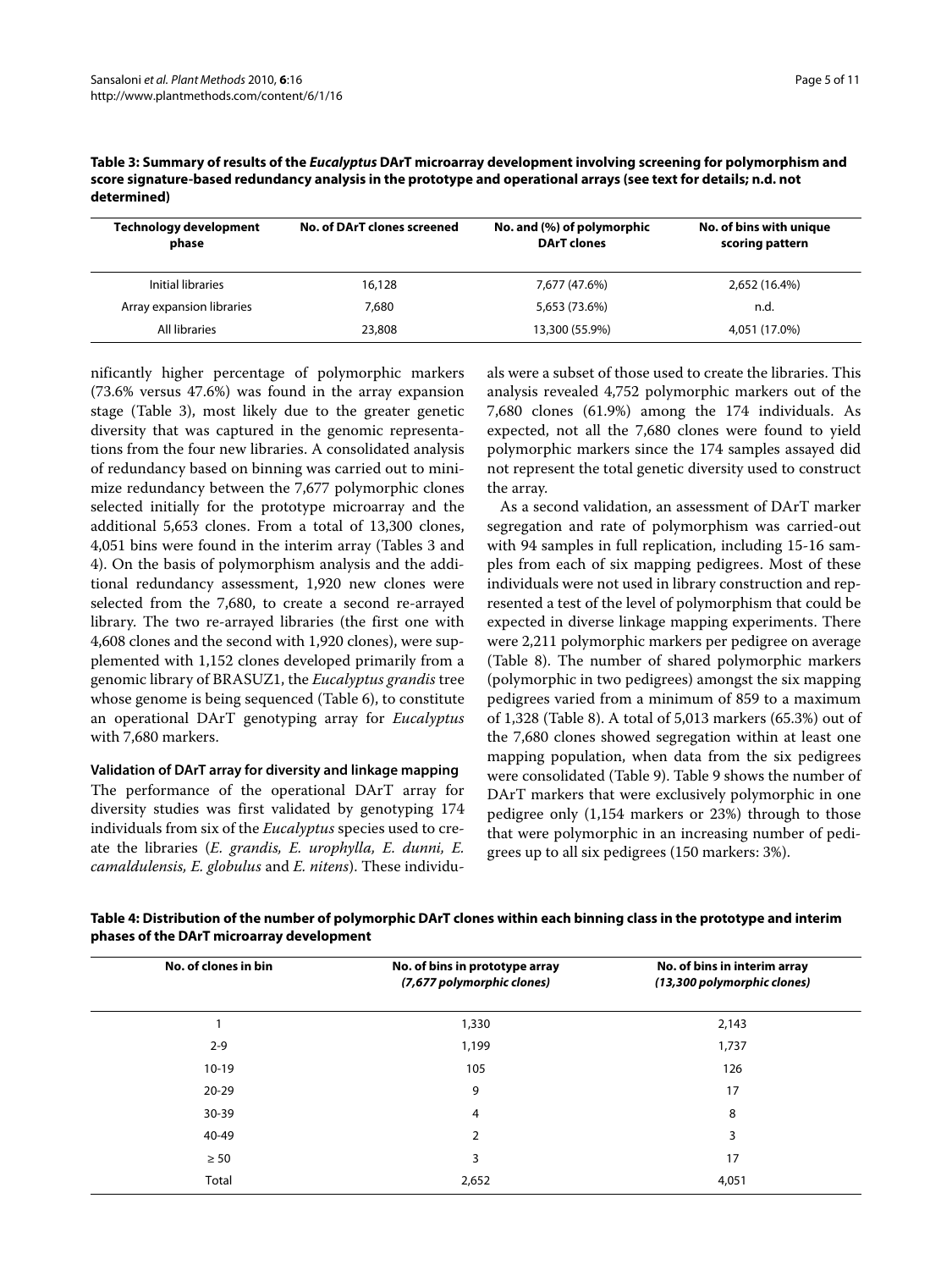| Table 5: Results of DArT clone redundancy analysis based on DNA sequencing of clones selected from the nine bins that  |
|------------------------------------------------------------------------------------------------------------------------|
| had at least 30 clones per bin, based on Hamming distance of zero (no difference in scoring pattern between markers in |
| the bin)                                                                                                               |

| Bin#           | No. of clones per bin<br>based on Hamming<br>distance | No. of clones selected<br>for re-arraying and<br>sequencing | No. of re-arrayed<br>clones with unique<br><b>DNA</b> sequences | % of re-arrayed<br>clones with unique<br><b>DNA</b> sequences |
|----------------|-------------------------------------------------------|-------------------------------------------------------------|-----------------------------------------------------------------|---------------------------------------------------------------|
|                | 116                                                   | 33                                                          | 19                                                              | 57.6                                                          |
| $\overline{2}$ | 75                                                    | 20                                                          | 12                                                              | 60                                                            |
| 3              | 59                                                    | 17                                                          | 8                                                               | 47.1                                                          |
| 4              | 43                                                    | 13                                                          | 6                                                               | 46.2                                                          |
| 5              | 41                                                    | 6                                                           | 4                                                               | 66.7                                                          |
| 6              | 39                                                    | 10                                                          | 5                                                               | 50                                                            |
| 7              | 37                                                    | 16                                                          | 11                                                              | 68.8                                                          |
| 8              | 31                                                    | 10                                                          | 6                                                               | 60                                                            |
| 9              | 30                                                    | 9                                                           | 2                                                               | 22.2                                                          |
| Average        | 52.3                                                  | 14.8                                                        | 8.1                                                             | 53.2                                                          |

## **Conclusions**

This eucalypt DArT array is one of the best performing DArT arrays yet developed (DArT Pty Ltd, unpublished results). The high frequency of polymorphic markers is likely to be a function of the high level of sequence variation in the *Eucalyptus* genome [[23\]](#page-10-2) and, to a much lesser extent, a function of its relatively small genome size and low proportion of repetitive DNA [[1\]](#page-9-0). Interestingly, the high level of sequence diversity in *Eucalyptus* species [[23](#page-10-2)] could be a serious impediment to the development of highly multiplexed SNP platforms that usually require reasonably long stretches of sequence without secondary SNPs. It may prove challenging to find good targets for SNP assay design which would be invariable across a range of *Eucalyptus* species. In this context, DArT analysis is not constrained by high sequence polymorphism and is therefore very suitable for genotyping thousands of

## <span id="page-5-0"></span>**Table 6: Four additional genomic representation libraries and corresponding numbers of clones used for the development of the interim and operational DArT microarray**

| No. of clones in library | <b>No. of individuals</b> | <b>Species</b>                                                                     | <b>Source</b> | <b>RE</b> digestion |
|--------------------------|---------------------------|------------------------------------------------------------------------------------|---------------|---------------------|
| $1920*$                  | 16                        | E. grandis $\times$ E. urophylla (IP pedigree)                                     | Brazil        | Pstl/Tagl           |
|                          | 16                        | E. grandis $\times$ E. urophylla (VCP pedigree)                                    | Brazil        | Pstl/Tagl           |
|                          | 16                        | E. camaldulensis $\times$ (E. urophylla $\times$ E. globulus)                      | <b>Brazil</b> | Pstl/Tagl           |
|                          | 16                        | (E. grandis $\times$ E. urophylla) $\times$ (E. urophylla<br>$\times$ E. globulus) | Brazil        | Pstl/Tagl           |
|                          | 16                        | $(E.$ dunnii $\times E.$ grandis) $\times$ (E. urophylla<br>$\times$ E. globulus)  | Brazil        | Pstl/Tagl           |
|                          | 16                        | $(E.$ dunnii $\times E.$ grandis) $\times E.$ urophylla                            | Brazil        | Pstl/Tagl           |
| $1152**$                 | 1                         | E. grandis (BRASUZ1)                                                               | Brazil        | Pstl/Tagl           |
| 2304 ***                 | 62                        | Several species                                                                    | Australia     | Pstl/Tagl           |
| 2304 ***                 | 62                        | Several species                                                                    | Australia     | Pstl                |

\* Library built by pooling equimolar quantities of DNA of 96 inter-specific hybrids.

\*\* Library built with DNA of E. grandis tree BRASUZ1, whose full genome is being sequenced.

\*\*\* The following species were used: E. albens, E. balladoniensis, E. bicostata, E. biterranea, E. brassiana, E. brevistylis, E. camaldulensis, E. cladocalyx, E. coolabah, E. cordata, E. cornuta, E. cosmophylla, E. crebra, E. dalrympleana, E. deglupta, E. delicata, E. diversicolor, E. dundasii, E. dunnii, E. falcata, E. glaucescens, E. glaucina, E. globulus, E. gomphocephala, E. grandis, E. gunnii, E. hallii, E. houseana, E. howittiana, E. leucophloia, E. lockyeri, E. longifolia, E. lucasii, E. maidenii, E. michaeliana, E. microcorys, E. morrisbyi, E. nitens, E. obtusiflora, E. optima, E. ovata, E. pachycalyx, E. pachyphylla, E. paludicola, E. perriniana, E. platyphylla, E. polyanthemos, E. populnea, E. pseudoglobulus, E. pulverulenta, E. pumila, E. ravereana, E. rubida, E. salmonophloia, E. scoparia, E. stoatei, E. tereticornis, E. torquata, E. urophylla, E. viminalis, E. wandoo, E. woodwardii.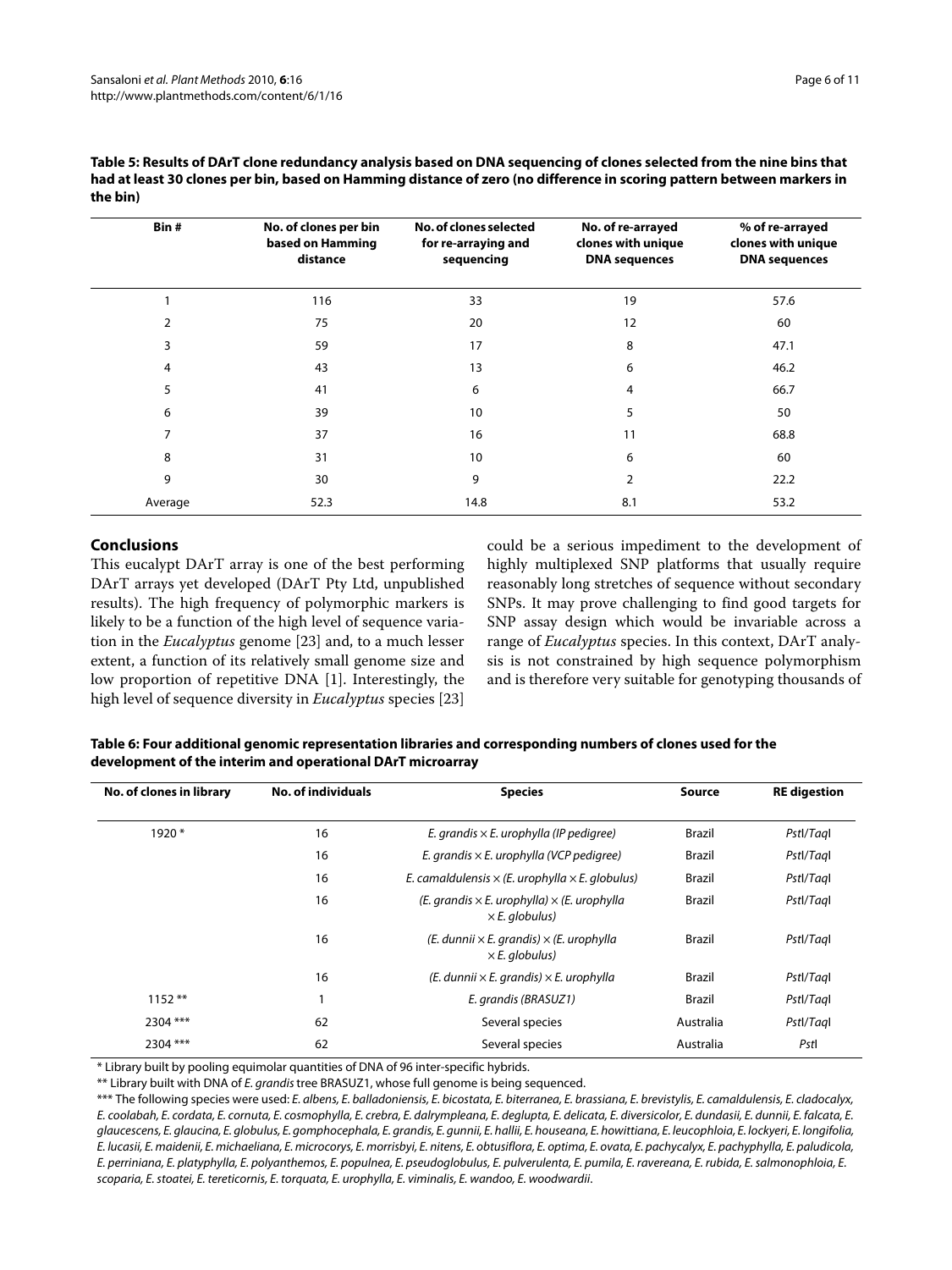**Table 7: Eucalyptus pedigrees and corresponding numbers of individuals used as targets to screen the 7,680 clones for degree of polymorphism**

| <b>No. of individuals</b> | <b>Species</b>                                                                     |
|---------------------------|------------------------------------------------------------------------------------|
| 71                        | E. grandis $\times$ E. urophylla                                                   |
| 16                        | E. camaldulensis $\times$ (E.<br>urophylla $\times$ E. globulus)                   |
| 16                        | (E. grandis $\times$ E. urophylla) $\times$<br>$(E. urobhylla \times E. globulus)$ |
| 16                        | $(E.$ dunnii $\times E.$ grandis) $\times$<br>$(E. urobhylla \times E. globulus)$  |
| 16                        | $(E.$ dunnii $\times E.$ grandis) $\times$<br>E. urophylla                         |
| 16                        | E. pilularis                                                                       |
| 16                        | E. nitens                                                                          |
| 23                        | E. globulus                                                                        |

genetic markers in highly outbred organisms such as *Eucalyptus*.

DArT generated a substantially larger number of robust polymorphic markers for *Eucalyptus* species than previous technologies. Although co-dominant microsatellites are significantly more informative at the single locus level they are low-throughput and expensive per data-point. Comparing DArT with RAPD or AFLP analysis would be more appropriate as they are all dominant markers. The complicating issue, however, is the ascertainment bias that takes place when selecting RAPD primers, AFLP primer/enzyme combinations or DArT polymorphic probes. This bias is exacerbated by the specific target population that is used when selecting polymorphisms and by the rigor of the experimenter in declaring these polymorphisms. It is important to note that the DArT array developed in this study provides at least two orders of magnitude more polymorphic markers in a single assay than RAPD or AFLP analysis. In *Eucalyptus*, while a

selected RAPD primer can provide up to 10 robust polymorphic bands in a single gel run and a selected AFLP combination can provide on average 30 to 40 polymorphic markers, a single DArT assay provides 1,000 to 4,000 polymorphic markers from the7,680 probes present on the current array. In addition, the standard probe set selected for routine DArT genotyping allows comparisons of markers across a range of species and populations while both AFLP and RAPD markers are much less amenable to integration across laboratories and even less so across different species.

The high level of DArT marker multiplexing was validated in a large collection of eucalypt species and individuals. The results indicated that the DArT genotyping array will deliver thousands of polymorphic markers for population diversity studies and provide a very efficient platform with which to generate high-density linkage maps with a substantial proportion of markers shared across pedigrees. This array will be especially useful for applications that benefit from access to a large number of markers. The cost per data point (per sample per marker) will of course depend on the application and the facility generating the data. Using the fully costed service provided by the technology development partner, DArT Pty Ltd, the cost per data point for polymorphic markers is expected to vary between one and five cents US (assuming an assay cost per sample of 50 USD, not counting shipping and DNA extraction costs). In linkage mapping studies, an application where one of the lowest degrees of polymorphism is expected because diversity comes essentially from only two parents, we expect that a minimum of 1,000 polymorphic markers could be mapped at a cost of approximately five cents US per polymorphic marker. The per sample cost is much cheaper than current SNP genotyping platforms assaying an equivalent number of markers (e.g. Illumina GoldenGate). The inhouse use of DArT arrays would involve purchasing the equipment necessary to spot high density arrays, hybrid-

**Table 8: Number of polymorphic DArT markers in each Eucalyptus mapping pedigree (diagonal) and shared among mapping pedigrees (above the diagonal)**

|                   | $C1 \times UGI$ | $DG \times U$ | $DG \times UGI$ | $G \times U(IP)$ | $UGI \times GU$ | $G \times U(VCP)$ |
|-------------------|-----------------|---------------|-----------------|------------------|-----------------|-------------------|
|                   |                 |               |                 |                  |                 |                   |
| $C1 \times UGI$   | 2394            | 864           | 1328            | 1123             | 1172            | 899               |
| $DG \times U$     |                 | 1818          | 1154            | 1029             | 866             | 859               |
| $DG \times UGI$   |                 |               | 2465            | 1251             | 1284            | 953               |
| $G \times U(IP)$  |                 |               |                 | 2553             | 1175            | 1144              |
| $UGI \times GU$   |                 |               |                 |                  | 2176            | 946               |
| $G \times U(VCP)$ |                 |               |                 |                  |                 | 1861              |

 $C1 \times UGI = E.$  camaldulensis  $\times$  (E. urophylla  $\times E.$  alobulus); DG  $\times U = (E.$  dunnii  $\times E.$  grandis)  $\times E.$  urophylla; DG  $\times UGI = (E.$  dunnii  $\times E.$  grandis)  $\times$  (E. urophylla  $\times$  E. globulus); G  $\times$  U(IP) = E. grandis  $\times$  E. urophylla (pedigree IP); UGIxGU = (E. urophylla  $\times$  E. globulus)  $\times$  (E.grandis  $\times$  E. urophylla); G  $\times$  $U(VCP) = E.$  grandis  $\times E.$  urophylla (VCP pedigree).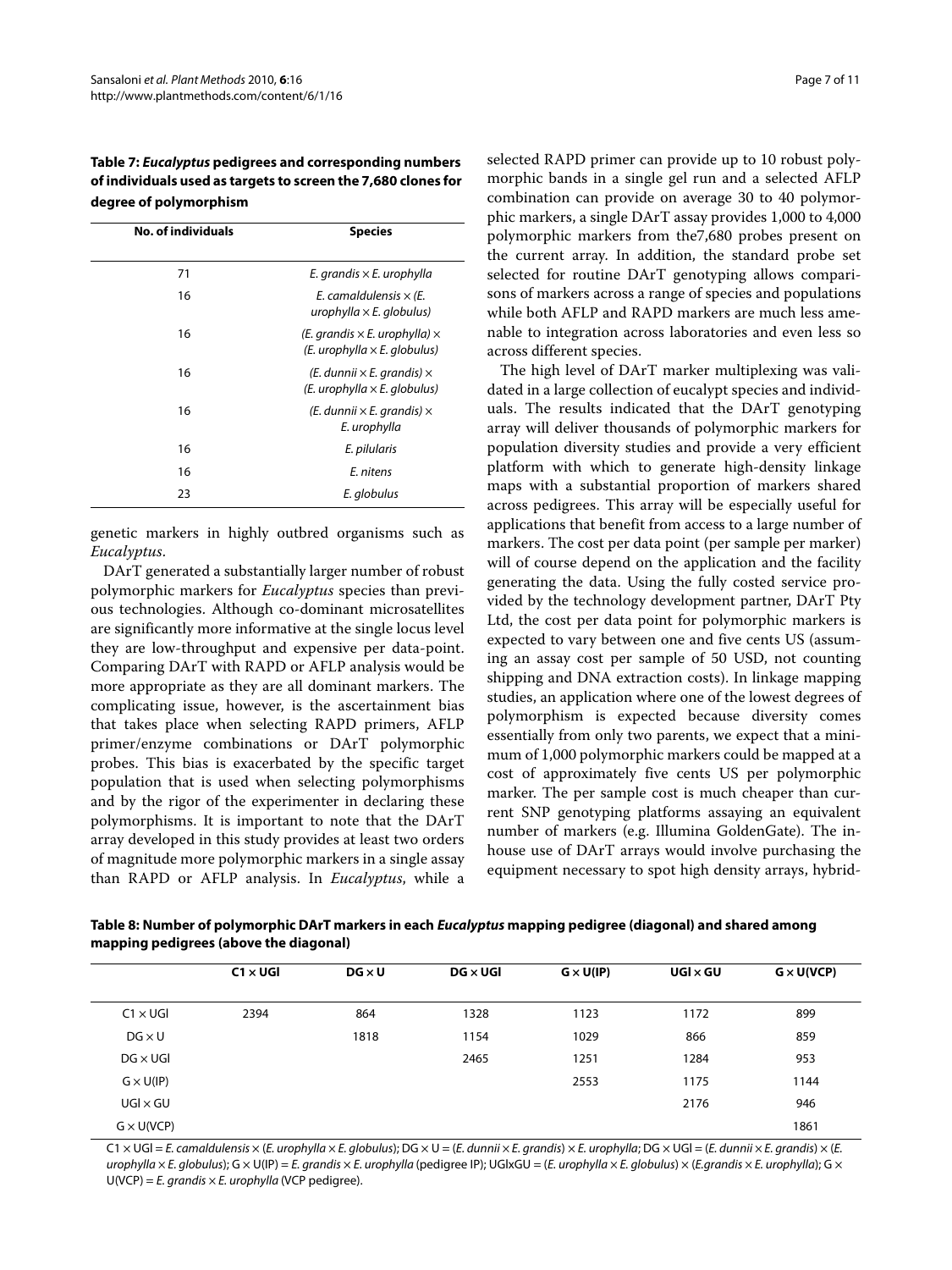| No. of mapping pedigrees in which a<br>marker was polymorphic | No. of DArT markers in the class | % of total number of polymorphic<br>markers |
|---------------------------------------------------------------|----------------------------------|---------------------------------------------|
|                                                               | 1,407                            | 28.1                                        |
| 2                                                             | 1,154                            | 23.0                                        |
| 3                                                             | 1,048                            | 21.0                                        |
| 4                                                             | 761                              | 15.2                                        |
| 5                                                             | 493                              | 9.8                                         |
| 6                                                             | 150                              | 3.0                                         |
| Total                                                         | 5,013                            |                                             |

## **Table 9: Informativeness of DArT markers from the operational array for genetic mapping based on sampling six different pedigrees (see Table 8 for list of pedigrees)**

ization chambers and a multi color scanner and therefore would require a very high throughput operation to make such investment worthwhile.

Another significant advantage of the DArT markers is their transferability across species, which is particularly valuable when dealing with a genus like *Eucalyptus* with over 700 species, of which many are foundation species in their forest ecosystems, and several are commercially useful in either temperate or sub-tropical regions of the world. This transferability will allow the detailed comparison of linkage maps and QTL positions across studies. However, this transferability appears to have limits as we obtained poor transferability across eucalypt genera (*Corymbia* to *Eucalyptus*). We will address the phylogenetic consequences of this finding and the performance of the DArT array across the full range of *Eucalyptus* species in a related study (Steane *et al.* submitted).

A limitation of the DArT technology compared to multi allelic microsatellites is their dominant inheritance, which precludes studying aspects of within-individual variation, although methodologies are being developed that can mitigate this [\[24](#page-10-3)]. Dominant markers are also less informative for constructing linkage maps, unless a large number of them are available and population sizes are large, in which case they can be as useful as co-dominant markers. Finally, clustering of DArT markers across the genome could potentially be an issue due to the reduced representation method by which that DArT probes are developed. However, this is not exclusive to the DArT technology and an assessment of this will only be possible by linkage mapping DArT markers in multiple pedigrees and/or physically mapping them on the upcoming *Eucalyptus* reference genome.

To better characterize the genomic content of this array, all 7,680 DNA clones on the operational DArT array are being sequenced. The availability of DNA sequences for the DArT markers will facilitate the integration of high-density maps and QTL locations with the *Eucalyptus* genome assembly. The operational DArT

array constitutes a powerful tool with which to undertake high resolution genetic analyses required for applications such as fine QTL mapping, genome-wide selection and complex phylogenetic and evolutionary investigations. Moreover, the flexibility and expandability of the DArT technology opens the possibility of further enriching the current array with additional polymorphic markers by simply screening additional sets of clones. A number of mapping (Grattapaglia *et al.* in prep; Kullan *et al.* in prep), population and phylogenetic (Steane *et al.* submitted) studies currently underway with DArT in several *Eucalyptus* species are corroborating the excellent performance of this technology and will be the subject of upcoming reports.

## **Methods**

For the development of the *Eucalyptus* DArT microarray, DNA samples from many different species and provenances were used both in the prototype and technology development steps (Tables 1, 2, 6 and 7). DNA was extracted from either fresh leaf tissue or bark cambium in three different laboratories (Australia, South Africa, Brazil) all using a CTAB protocol [[21](#page-10-0)]. DNA quality was checked on agarose gels with DNA digested with the restriction enzyme *Hind*III together with undigested DNA to check that (1) undigested DNA formed a tight band of high molecular weight without RNA contamination; (2) fully-digested DNA formed a smear of mid- to low molecular weight. DNA concentration was adjusted to 50-100 ng/μL, targeting a concentration of 75 ng/μL.

## **Methods of genome complexity reduction to generate genomic representations**

Digestion and adapter ligation were performed simultaneously on 75 ng of genomic DNA in a 10 μL aqueous solution containing 2 Units of each restriction enzyme, 80 Units of T4 DNA Ligase and 0.05 μM adapter (5'-CAC GAT GGA TCC AGT GCA-3' annealed with 5'-CTG GAT CCA TCG TGC A-3'). Reactions were incubated at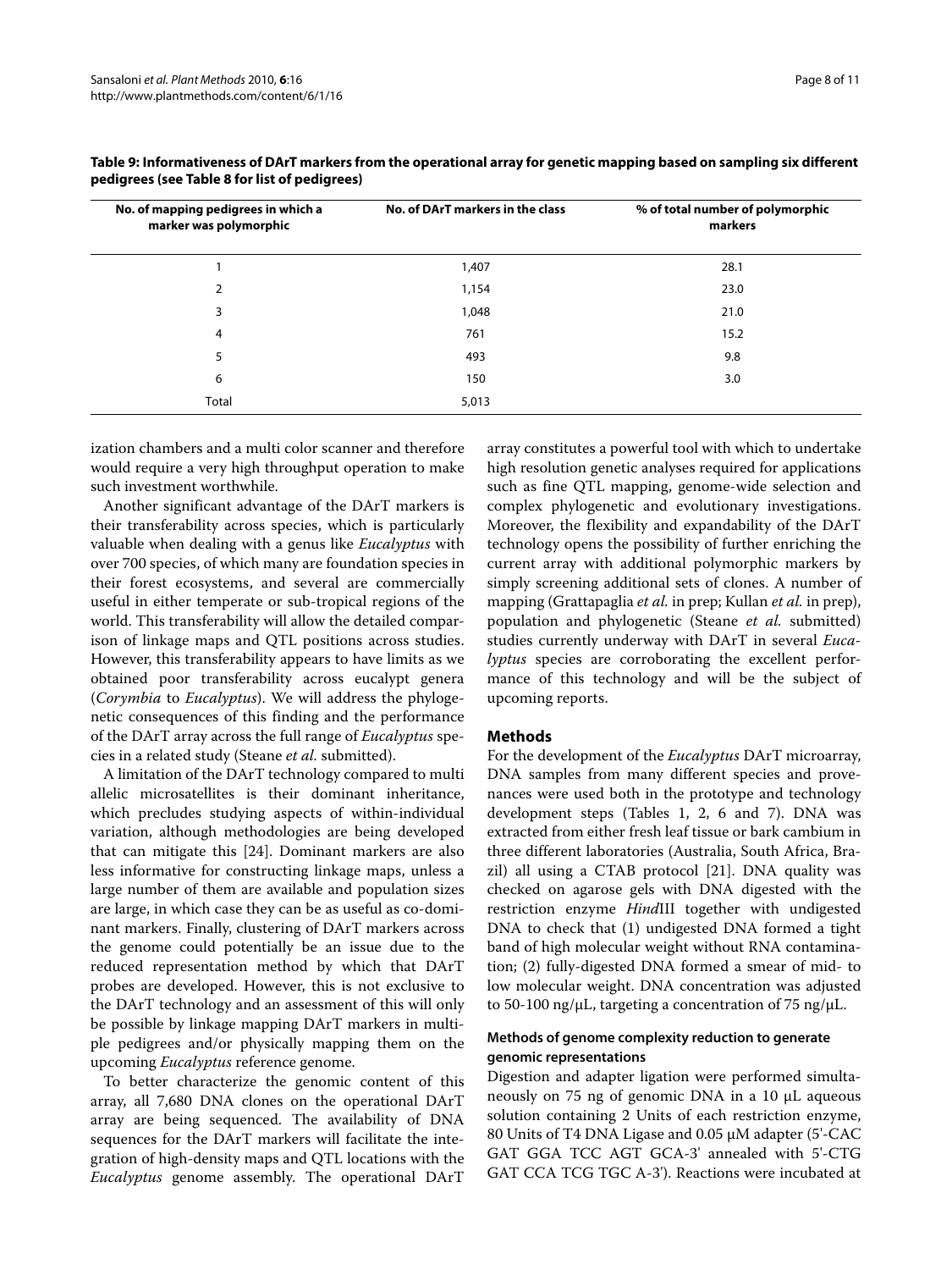37°C for 2 hours, followed by 2 hours at 60°C as required by the enzyme combinations. 1 μL of digestion/ligation reaction product was used as a template for PCR amplification in a 50 μL reaction using DArT *Pst*I primer (5'- GAT GGA TCC AGT GCA G-3') with the following cycling parameters: 94°C for 1 min, followed by 30 cycles of 94°C for 20 sec, 58°C for 40 sec, 72°C for 1 min, and finished with an extension at 72°C for 7 min. Initial assessment of the tested methods was performed by resolving 5 μL of amplification product in a 1.2% agarose gel stained with ethidium bromide.

## **Construction of small clone DArT libraries**

The genomic representations of each species/complexity reduction method combination were pooled and cloned using the *TOPO TA Cloning Kit* (Invitrogen) as specified by the manufacturer's instructions. Individual bacterial colonies were picked into 384-well plates containing LB medium with 4.4% glycerol, 100 μg/mL ampicillin and a mixture of salts to facilitate PCR from the LB cultures (unpublished observation) and grown at 37° for 18 hours. A PCR amplification was performed using 0.5 μL of bacterial culture template, 0.2 μM "M13 Forward" and "M13 Reverse" primers (Invitrogen), and the following PCR program: 95° for 4 min, 57° for 35 sec, 72° for 1 min, followed by 35 cycles of 94° for 35 sec, 52° for 35 sec and 72° for 1 min and a final step of 72° for 7 min. The PCR products were dried at 37°C and washed with 70% ethanol before being dissolved in "DArTspotter" spotting buffer, designed for use with poly-L-lysine coated micro-array slides (Wenzl *et. al.* in preparation, available from DArT Pty Ltd). Arrays were spotted using a *MicrogridII* arrayer (Biorobotics) on poly-L-lysine coated glass microarray slides (Erie Scientific). Slides were aged on the bench for 24 hours before being immersed in Milli-Q water at 95°C for 2 min, to denature the DNA spotted onto the slides, then in Milli-Q water with 0.1 mM DTT and 0.1 mM EDTA at 20°C, and finally being dried by centrifugation at  $500 \times g$  for 7 min and vacuum desiccation for 30 min.

#### **Fluorescent labeling of genomic representations**

Genomic representations of the 12 samples of *E. grandis* and *E. globulus* were prepared as described above for library construction, to generate 'targets' for hybridizing to the arrays. The products of amplification were precipitated individually with isopropanol, washed with 70% ethanol and air dried at room temperature for 12 hours. For each species the 12 genotypes were assayed with two replicates per genotype. Targets were labeled in a 10 μL reaction volume with 2.5 nM of Cy3-dUTP or Cy5-dUTP (Amersham Bioscience), 2.5 units of Klenow exo- fragment of *E. coli* Polymerase I (New England Biolabs) and 25 μM random decamers in  $1 \times$  NEB Buffer 2 (New England Biolabs). The labelling reactions were incubated at 37°C for 3 hours.

#### **Test hybridization to microarrays**

The labeled targets were mixed with a hybridisation buffer containing a 50:5:1 mixture of Express Hyb (Clonetech), herring sperm DNA (Promega) and FAMlabeled polylinker region of the pCR 2.1 TOPO vector (Invitrogen) used for cloning the libraries, plus 2 mM EDTA at pH 8.0. The target mixtures were denatured at 95°C for 2 min before hybridization to the microarrays, which was carried out at 62.5°C for 18 hours. After hybridization, the microarray slides were washed in four solutions of increasing stringency  $(1 \times SSC, 0.1\% SDS$  for 4 min;  $1 \times SSC$  for 4 min;  $0.2 \times SSC$  for 1 min;  $0.02 \times SSC$ for 30 sec) and dried by centrifugation at 500  $\times$  g for 7 min and vacuum desiccation for 30 min.

#### **Microarray imaging and data extraction**

Microarrays were scanned using a TECAN LS300 confocal laser microarray scanner at a resolution of 20 μm per pixel with sequential acquisition of 3 images for each microarray slide, using the following laser/emission-filter combinations: 488 nm laser/520 nm filter (for imaging the fluorescent signal from the FAM-labeled polylinker region of the pCR 2.1 TOPO vector); 543 nm laser/590 nm filter (for imaging the fluorescent signal from the hybridized target labeled with Cy-3); 633 nm laser/670 nm filter (for imaging the fluorescent signal from the hybridized target labeled with Cy-5). The use of a third fluorescent dye is not absolutely required and DArT assays can be performed on any two-color scanner as reported in early DArT papers. However, the third dye provides significantly higher sample throughput together with lower assay cost because two samples can be processed on a single array instead of just one as is the case when using a two-color scanner. The signal from the FAM-labeled vector polylinker provided a reference value for quantity of amplified DNA fragment present in each 'spot' of the microarray. The resulting images were analyzed using *DArTSoft* version 7.44, a program created by *Diversity Arrays Technology Pty Ltd* for microarray image data extraction, polymorphism detection, and marker scoring (Cayla *et al*. in preparation). *DArTsoft* localized the individual spot features of the microarrays from the 16 bit TIFF images generated by the laser scanner and spots with insufficient or absent reference signals were rejected from further analysis. A relative hybridisation intensity value was then calculated for all accepted spots as log [Cy-3 signal/FAM signal] for the targets labelled with Cy-3, and log [Cy-5 signal/FAM signal] for targets labelled with Cy-5. *DArTSoft* then compared the relative intensity values obtained for each clone across all slides/ targets to detect the presence of clusters of higher and lower values corresponding to marker scores of '1' and '0' respectively. Targets with relative intensity values that could not be assigned to either of the clusters were recorded as unscored. For each clone, the software gener-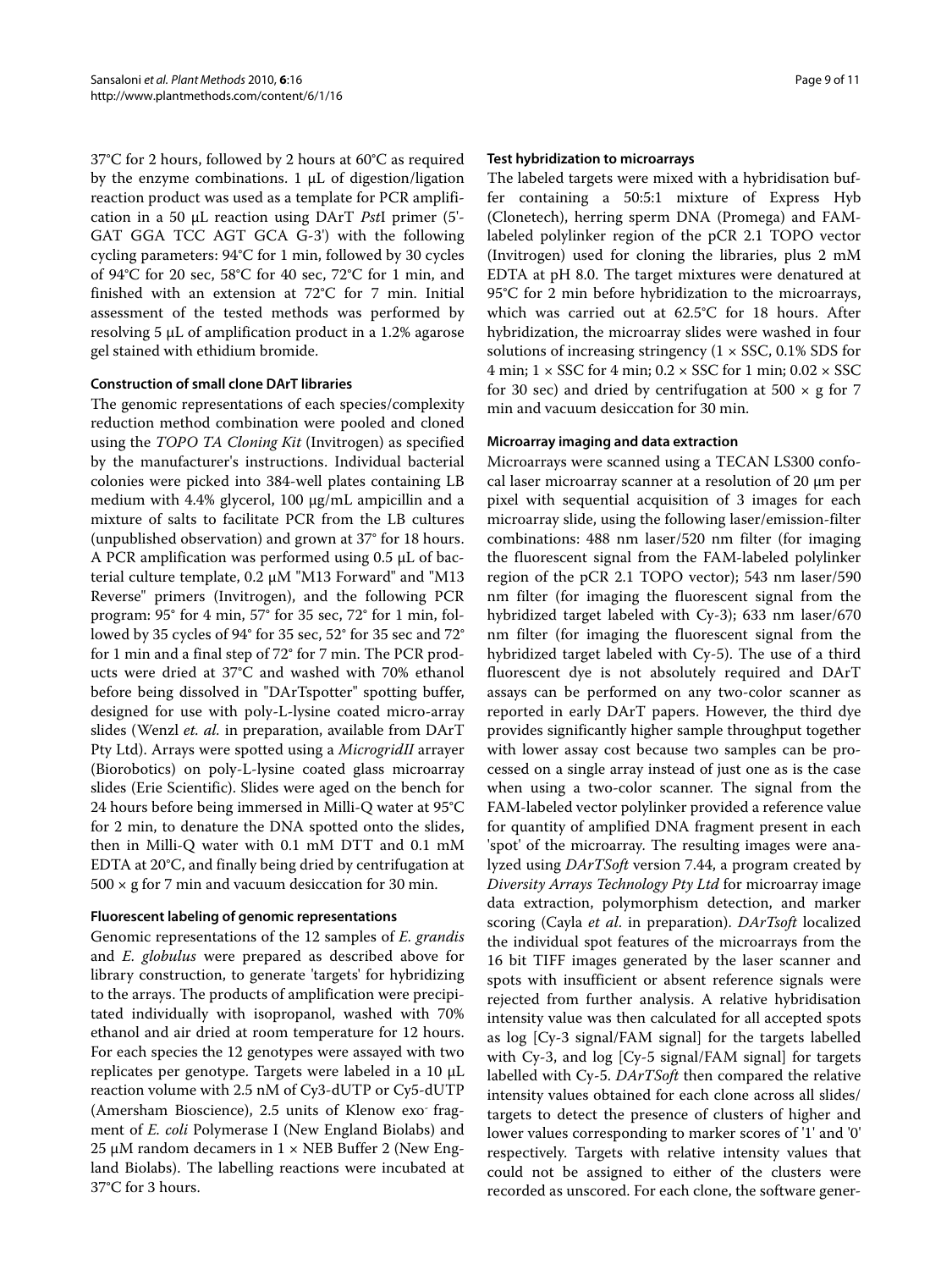ated a range of quality parameters to assist in selection of polymorphic clones. The quality parameters used in this study were: Call Rate (percentage of targets that could be scored as '0' or '1') and a Reproducibility value (reproducibility of scoring between replicated target assays). Two replicates per clone were spotted on each array. The operational array has 15,360 spots in total, comprising two randomly positioned spots for each one of the 7,680 clones. The DArT array is available to the public through Diversity Arrays Technology Pty Ltd [http://www.diversit](http://www.diversityarrays.com/)[yarrays.com/.](http://www.diversityarrays.com/)

## **Additional material**

<span id="page-9-14"></span>**[Additional file 1](http://www.biomedcentral.com/content/supplementary/1746-4811-6-16-S1.DOC) Genome complexity reduction with seven restriction enzymes**. Results of the seven restriction enzyme combinations tested for genome complexity reduction in Eucalyptus grandis and Eucalyptus globulus. **Top panel**: Gel photo showing the digestion of the same pooled DNA sample of E. grandis and E. globulus with different restriction enzyme combinations: 2-3 PstI(TaqI), 4-5 PstI(BstNI), 6-7 PstI(MspI), 8-9 PstI(HpaII), 10-11 PstI(BanII), 12-13 PstI(MseI), 14-15 PstI(AluI). **Bottom panel**: Fluorescence intensity profile of the digested E. grandis DNA obtained with each complexity reduction method. The molecular sizing standard (100 bp ladder) is showed in red; track 2 (dark blue Pstl/Taql) with a smoother profile was selected as the best complexity reduction method.

#### **Competing interests**

JC and AK are employees of Diversity Arrays Technology Pty Ltd which offers genome profiling service with the product of this report and therefore can potentially benefit from this work.

#### **Authors' contributions**

CPS, CDP, DAS and JC performed the laboratory work, and most data analysis and interpretation; DAS and CJH participated in initial library constructions; AK, DAS, REV and AAM contributed to the design of the study; AK supervised the study, participated in data analysis and interpretation and edited the manuscript. CPS, CDP and JC drafted the initial version of the manuscript; DG and REV substantially edited the manuscript and participated in data interpretation, analysis and organization. All authors read, edited and approved the final manuscript.

#### **Acknowledgements**

The study was supported by the following: (1) Australian Research Council (DP0770506); (2) Brazilian Ministry of Science and Technology (CNPq Project 474645/2007-9); (3) Mondi and Sappi through the Wood and Fiber Molecular Genetics Programme (University of Pretoria, South Africa); (4) CRC for Forestry (Australia); (5) Forestal Mininco S.A. (Chile); (6) Oji Paper; (7) L'Institut National de la Recherche Agronomique (INRA, France). We acknowledge the help and technical support from many employees of Diversity Arrays Technology Pty Ltd where the work was performed. We also express thanks to Tim Sexton, Dean Nicolle, Cristina Marques, Dean Williams and Kelsey Joyce for supplying tissue and/or DNA samples. CPS and CDP hold doctoral fellowships from CAPES (Brazilian Ministry of Education), CJH a Cuthbertson Tasmania Graduate Research Scholarship and DG a productivity research fellowship from CNPq.

#### **Author Details**

1Plant Genetics Laboratory, EMBRAPA Genetic Resources and Biotechnology - EPqB, 70770-910 Brasilia, Brazil, 2Dep. Cell Biology, Universidade de Brasilia - 70910-900 Brasília - DF, Brazil, 3Diversity Arrays Technology Pty Ltd, 1 Wilf Crane Crescent, Yarralumla, ACT 2600, Australia, 4School of Plant Science and Cooperative Research Centre for Forestry, University of Tasmania, Private Bag 55, Hobart, Tasmania 7001, Australia, 5Department of Genetics, Forestry and Agricultural Biotechnology Institute (FABI), University of Pretoria, Pretoria, 0002, South Africa and 6Genomic Sciences Program - Universidade Católica de Brasília - SGAN, 916 modulo B, 70790-160 Brasília - DF, Brazil

#### **References**

- <span id="page-9-0"></span>1. Grattapaglia D, Kirst M: Eucalyptus applied genomics: from gene sequences to breeding tools**.** New Phytologist 2008, 179:911-929.
- <span id="page-9-1"></span>2. Myburg AA, Potts BM, Marques CM, Kirst M, Gion JM, Grattapaglia D, Grima-Pettenati J: Eucalyptus**.** In Genome mapping and molecular breeding in plants Volume 7. Edited by: C K. Forest trees. New York, NY, USA: Springer; 2007:115-160.
- <span id="page-9-2"></span>Steane DA, Nicolle D, Vaillancourt RE, Potts BM: Higher-level relationships among the eucalypts are resolved by ITS-sequence data**.** Australian Systematic Botany 2002, 15:49-62.
- <span id="page-9-3"></span>4. Steane D, Conod N, Jones R, Vaillancourt R, Potts B: A comparative analysis of population structure of a forest tree, Eucalyptus globulus (Myrtaceae), using microsatellite markers and quantitative traits**.** Tree Genetics & Genomes 2006, 2:30-38.
- <span id="page-9-4"></span>5. Payn KG, Dvorak WS, Janse BJH, Myburg AA: Microsatellite diversity and genetic structure of the commercially important tropical tree species Eucalyptus urophylla, endemic to seven islands in eastern Indonesia**.** Tree Genetics & Genomes 2008, 4:519-530.
- <span id="page-9-5"></span>6. Grattapaglia D, Ribeiro VJ, Rezende GD: Retrospective selection of elite parent trees using paternity testing with microsatellite markers: an alternative short term breeding tactic for Eucalyptus**[.](http://www.ncbi.nlm.nih.gov/entrez/query.fcgi?cmd=Retrieve&db=PubMed&dopt=Abstract&list_uids=15004676)** Theor Appl Genet 2004, 109:192-199.
- <span id="page-9-6"></span>7. Byrne M, Murrell JC, Allen B, Moran GF: An integrated genetic linkage map for eucalypts using RFLP, RAPD and isozyme markers**.** Theoretical and Applied Genetics 1995, 91:869-875.
- 8. Brondani R, Williams E, Brondani C, Grattapaglia D: A microsatellite-based consensus linkage map for species of Eucalyptus and a novel set of 230 microsatellite markers for the genus**[.](http://www.ncbi.nlm.nih.gov/entrez/query.fcgi?cmd=Retrieve&db=PubMed&dopt=Abstract&list_uids=16995939)** BMC Plant Biology 2006, 6:20.
- <span id="page-9-7"></span>Thamarus K, Groom K, Murrell J, Byrne M, Moran G: A genetic linkage map for Eucalyptus globulus with candidate loci for wood, fibre and floral traits**.** Theor Appl Genet 2002, 104:379-387.
- <span id="page-9-8"></span>10. Grattapaglia D, Bertolucci FL, Penchel R, Sederoff RR: Genetic mapping of quantitative trait loci controlling growth and wood quality traits in Eucalyptus grandis using a maternal half-sib family and RAPD markers**.** Genetics 1996, 144:1205-1214.
- 11. Freeman JS, Whittock SP, Potts BM, Vaillancourt RE: QTL influencing growth and wood properties in Eucalyptus globulus**.** Tree Genetics & Genomes 2009, 5:713-722.
- 12. Junghans DT, Alfenas AC, Brommonschenkel SH, Oda S, Mello EJ, Grattapaglia D: Resistance to rust ( Puccinia psidii Winter) in Eucalyptus: mode of inheritance and mapping of a major gene with RAPD markers**.** Theor Appl Genet 2003, 108:175-180.
- <span id="page-9-9"></span>13. Thamarus K, Groom K, Bradley A, Raymond CA, Schimleck LR, Williams ER, Moran GF: Identification of quantitative trait loci for wood and fibre properties in two full-sib properties of Eucalyptus globulus**.** Theor Appl Genet 2004, 109:856-864.
- <span id="page-9-10"></span>14. Myburg AA, Griffin AR, Sederoff RR, Whetten RW: Comparative genetic linkage maps of Eucalyptus grandis, Eucalyptus globulus and their  $F_1$ hybrid based on a double pseudo-backcross mapping approach**.** Theor Appl Genet 2003, 107:1028-1042.
- <span id="page-9-11"></span>15. Jaccoud D, Peng K, Feinstein D, Kilian A: Diversity arrays: a solid state technology for sequence information independent genotyping**.** Nucleic Acids Res 2001, 29(4):E25.
- <span id="page-9-12"></span>16. Wenzl P, Carling J, Kudrna D, Jaccoud D, Huttner E, Kleinhofs A, Kilian A: Diversity Arrays Technology (DArT) for whole-genome profiling of barley**.** Proc Natl Acad Sci USA 2004, 101:9915-9920.
- 17. Wittenberg A, Lee T, Cayla C, Kilian A, Visser R, Schouten H: Validation of the high-throughput marker technology DArT using the model plant Arabidopsis thaliana**.** Molecular Genetics and Genomics 2005, 274:30-39.
- 18. Akbari M, Wenzl P, Caig V, Carling J, Xia L, Yang S, Uszynski G, Mohler V, Lehmensiek A, Kuchel H, et al.: Diversity arrays technology (DArT) for high-throughput profiling of the hexaploid wheat genome**.** TAG Theoretical and Applied Genetics 2006, 113:1409-1420.
- 19. Xia L, Peng K, Yang S, Wenzl P, Carmen de Vicente M, Fregene M, Kilian A: DArT for high-throughput genotyping of cassava (Manihot esculenta) and its wild relatives**.** TAG Theoretical and Applied Genetics 2005, 110:1092-1098.
- <span id="page-9-13"></span>20. Tinker NA, Kilian A, Wight CP, Heller-Uszynska K, Wenzl P, Rines HW, Bjornstad A, Howarth CJ, Jannink JL, Anderson JM, et al.: New DArT